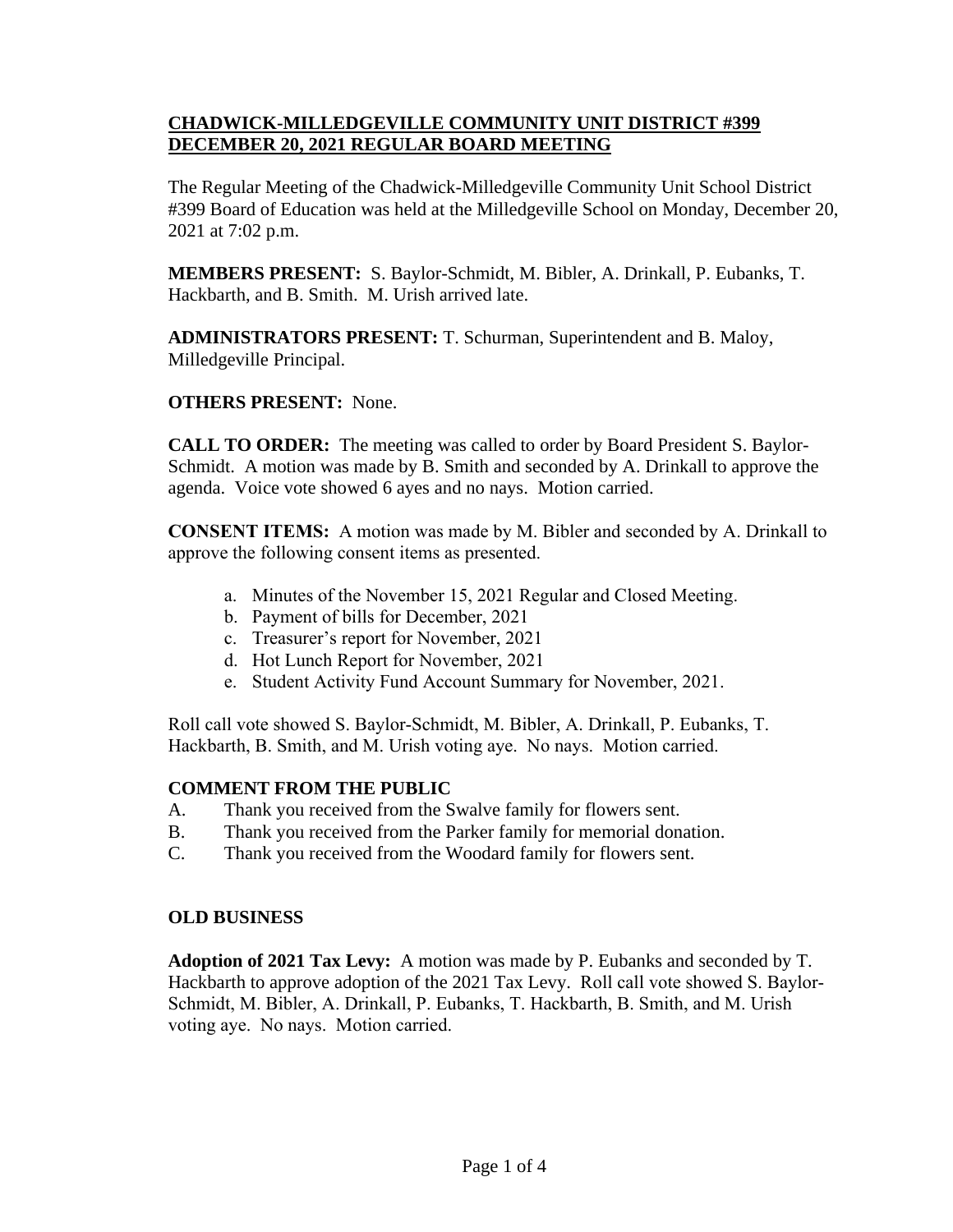## **DECEMBER 20, 2021 REGULAR BOARD MEETING CONT.**

## **Board Retreat Scheduled for Wednesday, February 2, 2022 from 5:00-8:00 P.M. in the MHS Library.**

Superintendent Schurman reported that the Illinois Association of School Boards will be providing a training that evening.

**Approve Second Reading PRESS Policy Update Issue #108:** A motion was made by B. Smith and seconded by A. Drinkall to approve the second reading of PRESS Policy Update Issue #108. Voice vote showed 7 ayes and no nays. Motion carried. Superintendent Schurman reported that the following policies are revised or updated: curriculum policy updates various subject areas, administrative procedures, drug free workplace, gifted education, AP, graduation requirements, physical education exemptions, restrictions on publications, ethics and gift ban, superintendent, hiring process and procedures, personnel records, student teachers, purchases, contracts, transportation, school safety and security, FMLA, sick days, leaves of absence, school accountability, and extended school year programs.

## **NEW BUSINESS**

**Approved and Accepted Audit Report for Fiscal Year 2021:** A motion was made by B. Smith and seconded by T. Hackbarth to approve and accept the Audit Report for Fiscal Year 2021. Roll call vote showed S. Baylor-Schmidt, M. Bibler, A. Drinkall, P. Eubanks, T. Hackbarth, B. Smith, and M. Urish voting aye. No nays. Motion carried. Mr. Kyle Polhill our Auditor reported that there were no material deficiencies and that it was a clean audit.

**Approved revised 2021-2022 District Textbook List:** A motion was made by B. Smith and seconded by A. Drinkall to approve the revised 2021-2022 district textbook list. Voice vote showed 7 ayes and no nays. Motion carried.

Superintendent Schurman reported that we revise this list each year in order to reflect the quantity and condition of our textbooks.

## **CLOSED SESSION**

A motion was made by A. Drinkall and seconded by B. Smith to convene in closed session at 7:45 p.m. in order to consider information regarding the appointment, employment, resignation, or dismissal of an employee or officer; or student discipline matters. Roll call vote showed S. Baylor-Schmidt, M. Bibler, A. Drinkall, P. Eubanks, T. Hackbarth, B. Smith, and M. Urish voting aye. No nays. Motion carried.

A motion was made by S. Baylor-Schmidt and seconded by B. Smith to reconvene into regular open session at 7:57 p.m. Voice vote showed 7 ayes and no nays. Motion carried.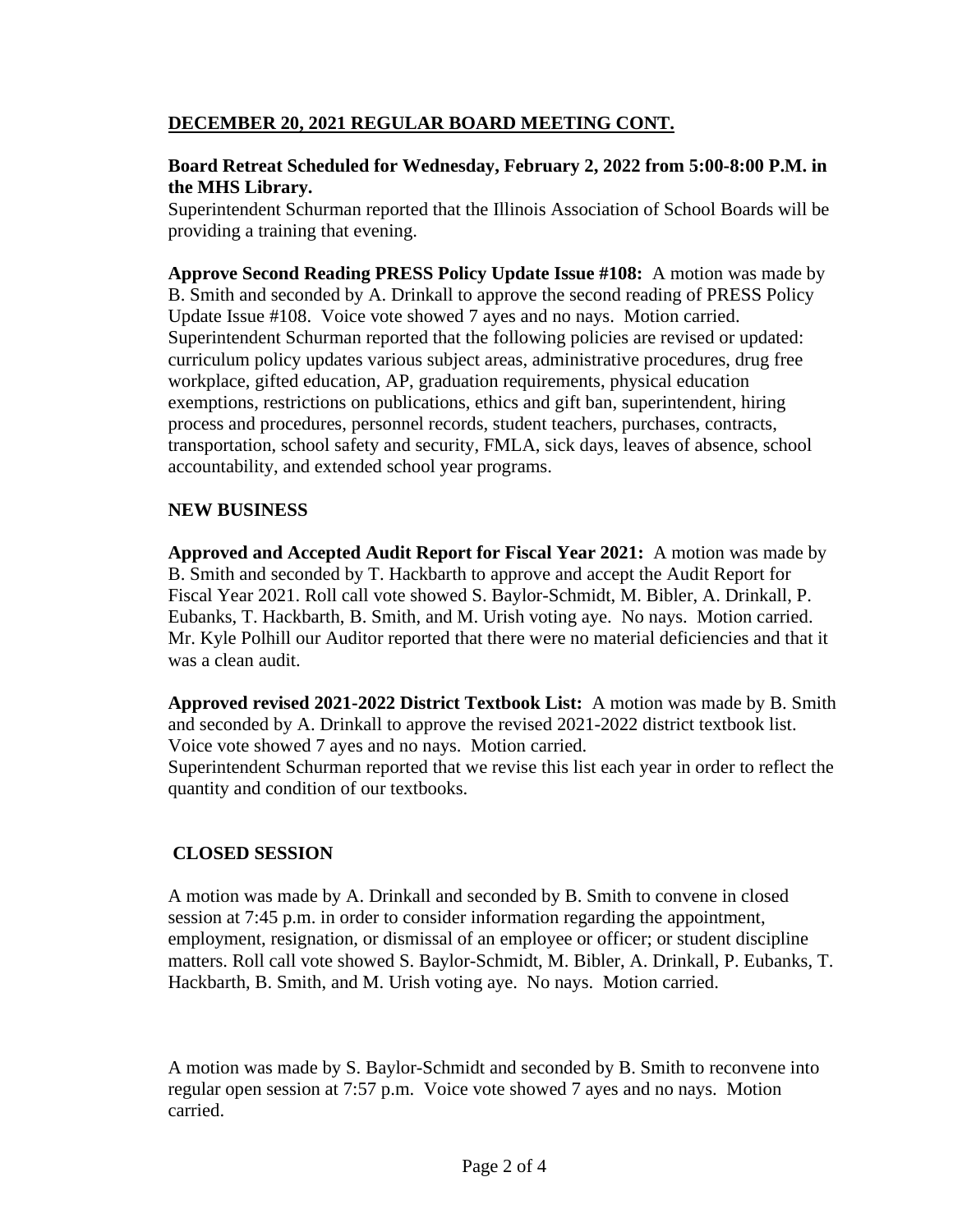# **DECEMBER 20, 2021 REGULAR BOARD MEETING CONT.**

# **MOTIONS OUT OF CLOSED SESSION**

**Accepted Resignation of Carrie Smith:** A motion was made by M. Bibler and seconded by B. Smith to accept the resignation of Ms. Carrie Smith as Elementary Classroom Aide. Voice vote showed 7 ayes and no nays. Motion carried.

**Approved Hire of Special Education Route Driver:** A motion was made by A. Drinkall and seconded by B. Smith to approve hiring Mr. Eric Mickelson as a Special Education Route Driver. Roll call vote showed S. Baylor-Schmidt, M. Bibler, A. Drinkall, P. Eubanks, T. Hackbarth, B. Smith, and M. Urish voting aye. No nays. Motion carried.

**Approved Hire of Substitute Special Education Route Driver:** A motion was made by A. Drinkall and seconded by B. Smith to approve hiring Mr. Jack Fritz as a substitute Special Education Route Driver. Roll call vote showed S. Baylor-Schmidt, M. Bibler, A. Drinkall, P. Eubanks, T. Hackbarth, B. Smith, and M. Urish voting aye. No nays. Motion carried.

**Approved Hire of Temporary Elementary Aide:** A motion was made by A. Drinkall and seconded by B. Smith to approve hiring Mr. Blayne Kappes as a temporary Elementary Aide. Roll call vote showed S. Baylor-Schmidt, M. Bibler, A. Drinkall, P. Eubanks, T. Hackbarth, B. Smith, and M. Urish voting aye. No nays. Motion carried.

**Upheld Student Suspensions:** A motion was made by B. Smith and seconded by S. Baylor-Schmidt to uphold student suspensions. Voice vote showed 7 ayes and no nays. Motion carried.

## **ADMINISTRATIVE BUSINESS**

- A. Report on Educational and Legislative Issues The Illinois General Assembly passed a bill that would provide unlimited paid sick leave for COVID-19 related absence or quarantine. The Governor has yet to sign it.
- B. Early Step board report Compliance Review has been conducted of each program and they are waiting for the report to be issued.
- C. Principal's Report is enclosed Mr. Maloy reported that NWEA-MAP testing was completed December 7-10 and went well.
- D. Superintendent's Report

School Intruder Drill was conducted Thursday, December 16,2021 and went well. A school wide safety preparedness training will be conducted January 14,2022 for students and staff. The district will host a COVID-19 Vaccination Clinic for students and adults on Friday, January 7,2022 from 2:30-7:00 P.M. in the Milledgeville School Cafeteria. The public is welcome and encouraged to attend. Initial shots, child doses, and boosters will be available.